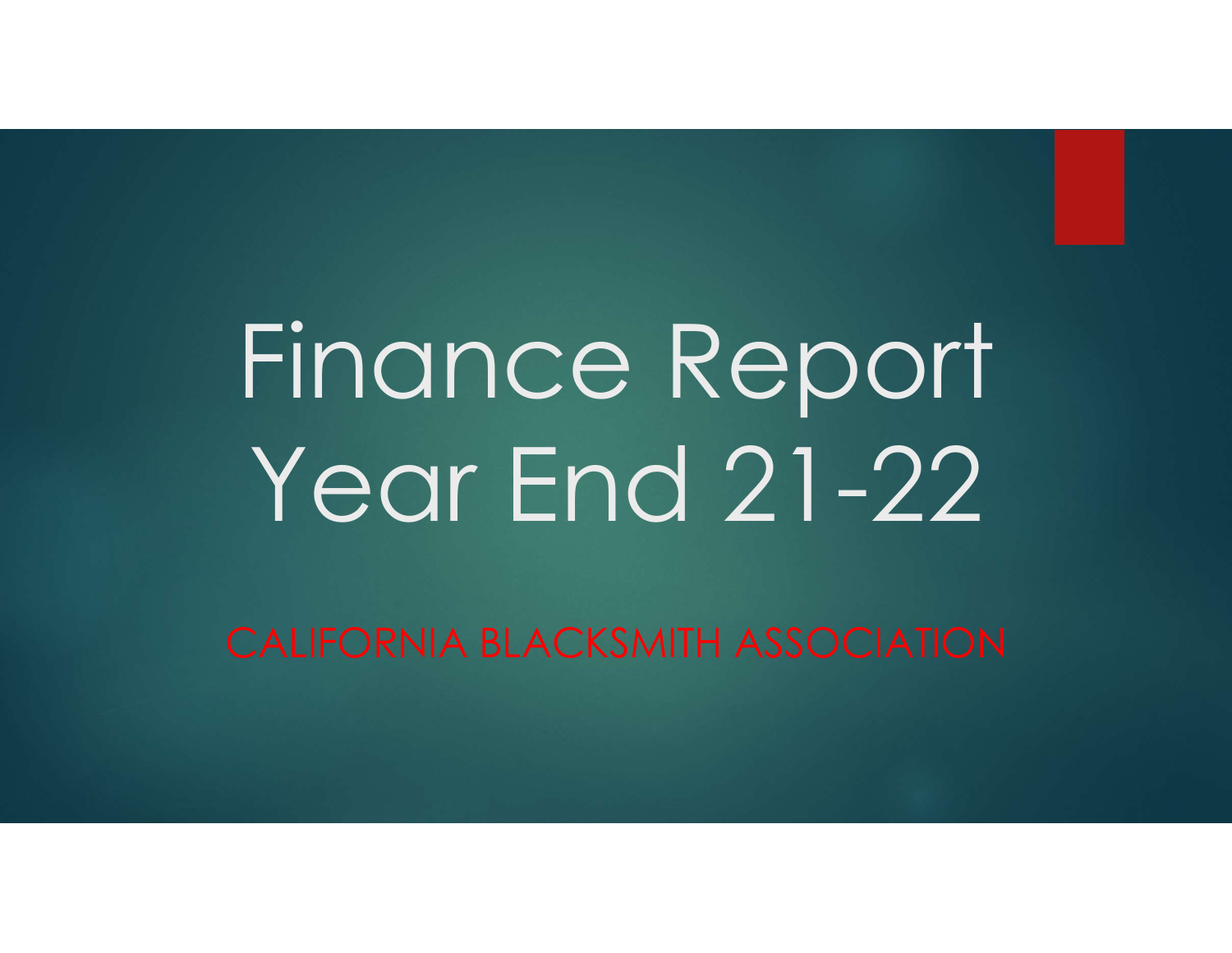## Dues  $\begin{vmatrix} 5 & 48,388 \end{vmatrix}$ Events  $\vert \xi \vert$  72,825 Merchandise  $\vert \xi \vert$  3,692 Donations  $\vert \xi \vert$  21,143 INCOME \$146,048 Merchandise Dues 33% Events 50% **Merchandise**  $3\%$  33 **Donations** 14%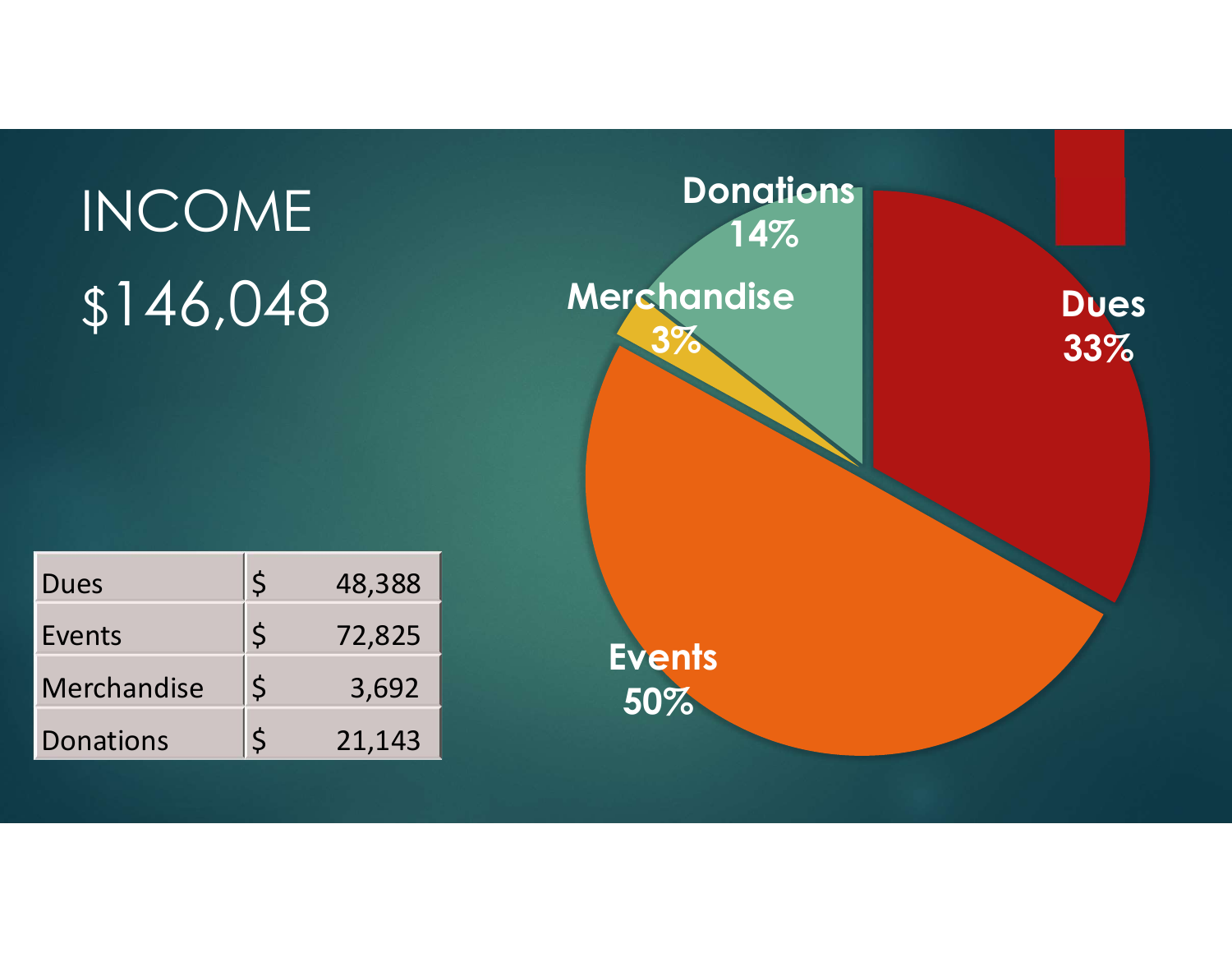| <b>EXPENSE</b><br>\$68,311 |             |           | Web site<br>$6\%$<br><b>Admin</b><br>23% | <b>Magazine</b><br>30% |
|----------------------------|-------------|-----------|------------------------------------------|------------------------|
| Magazine                   | $\zeta$     | 20,161.00 | <b>Education</b>                         |                        |
| Events                     | $\varsigma$ | 26,213.00 |                                          |                        |
| Education                  | $\varsigma$ | 2,167.00  |                                          |                        |
| Admin                      | $\varsigma$ | 15,614.00 |                                          | <b>Events</b>          |
| <b>Web site</b>            | $\varsigma$ | 4,156.00  |                                          | 38%                    |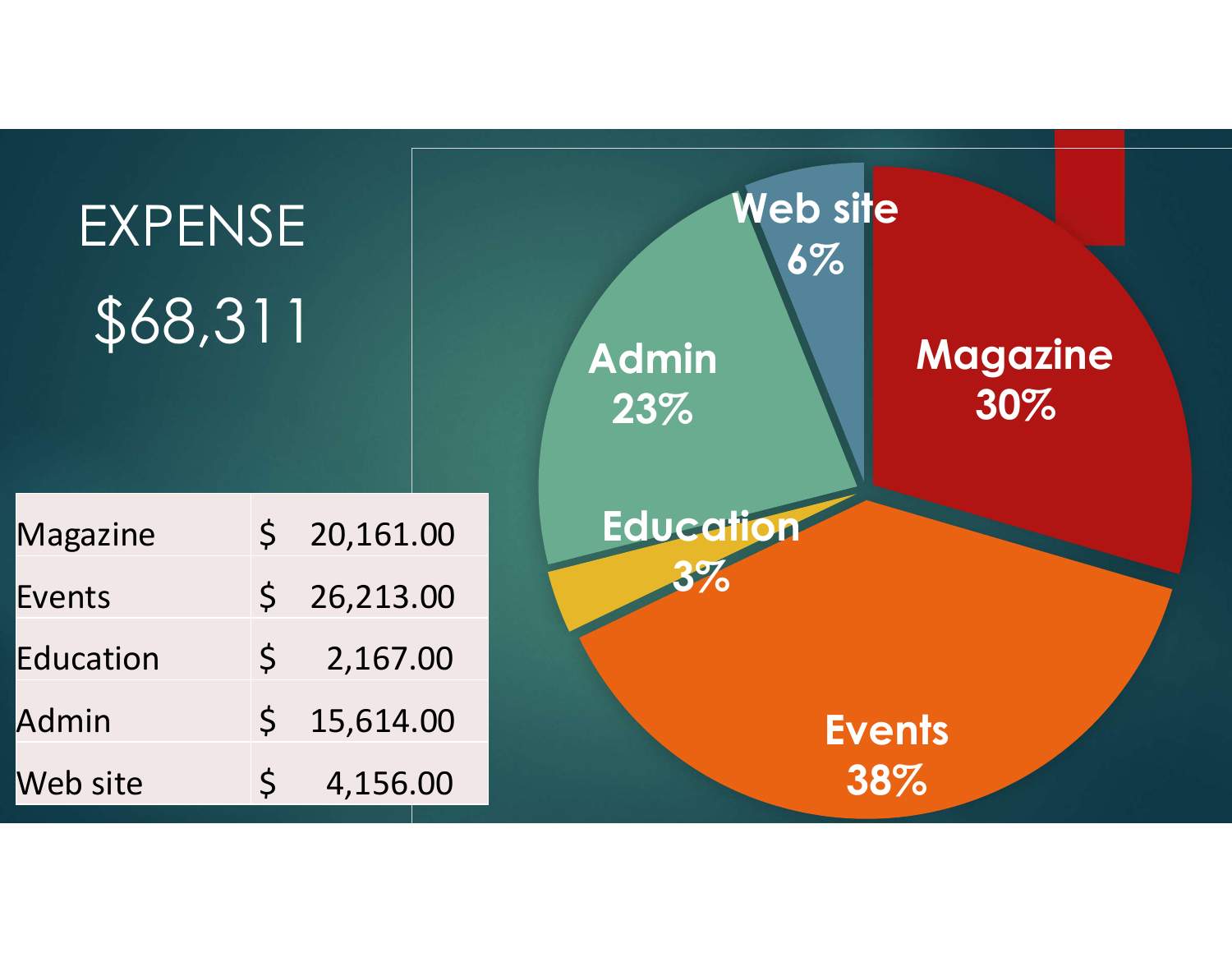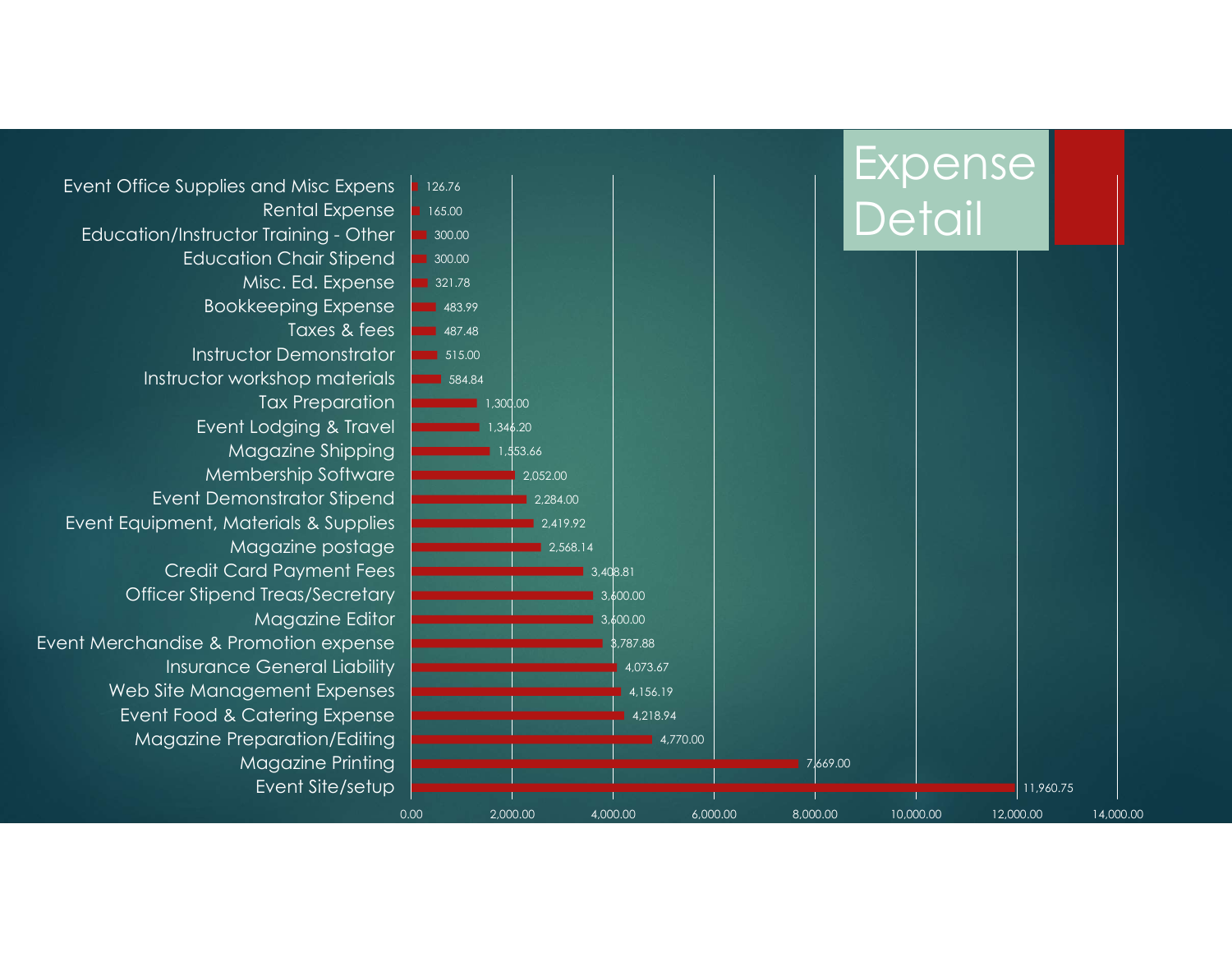## Net Income \$77,929 HOWEVER: NO CONFERENCE 2021 CONFERENCE EXPENSES WILL BE ~\$60,000 Budget check-in

CORRECTED NET INCOME: \$17,929